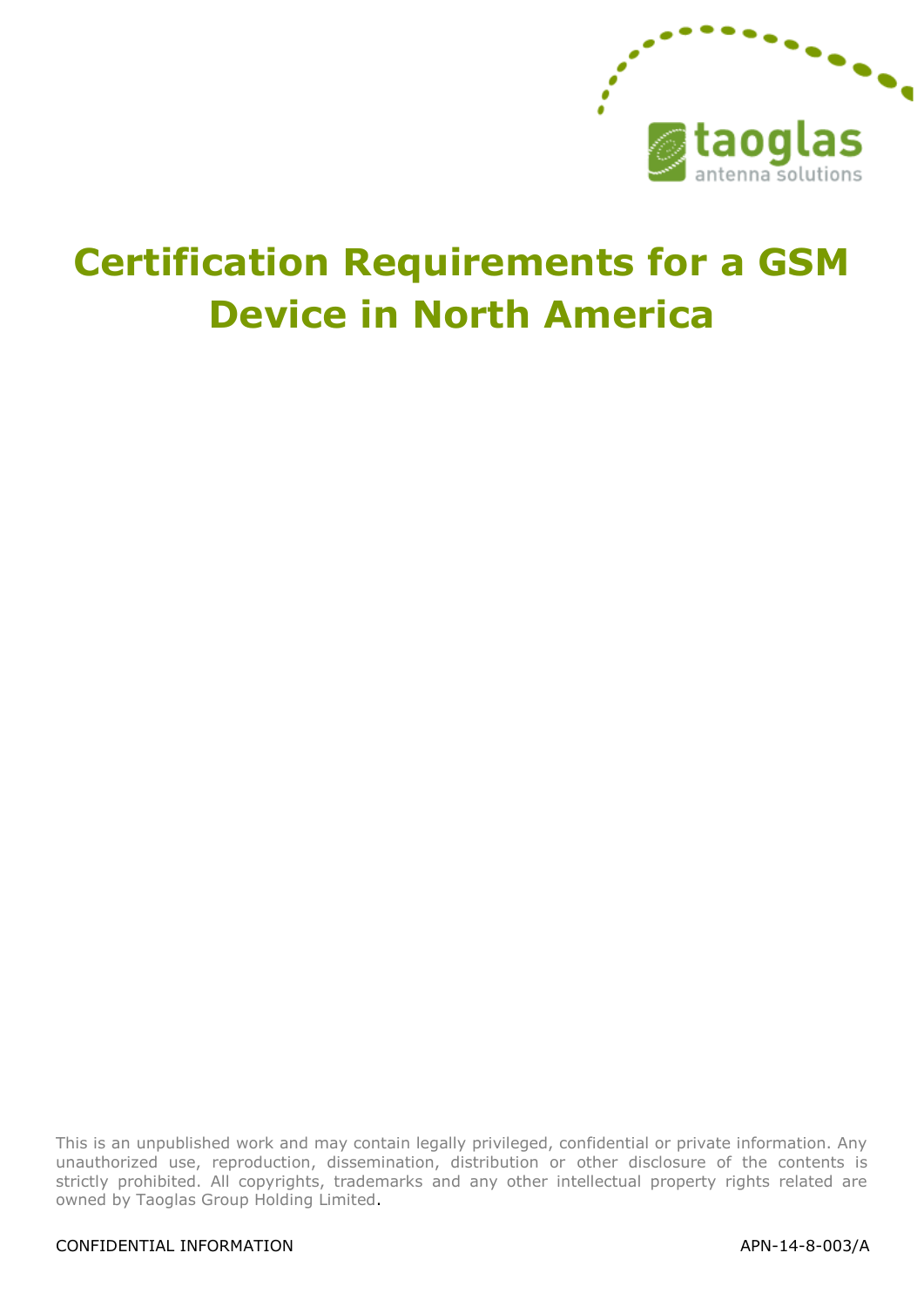

# **Table of Contents**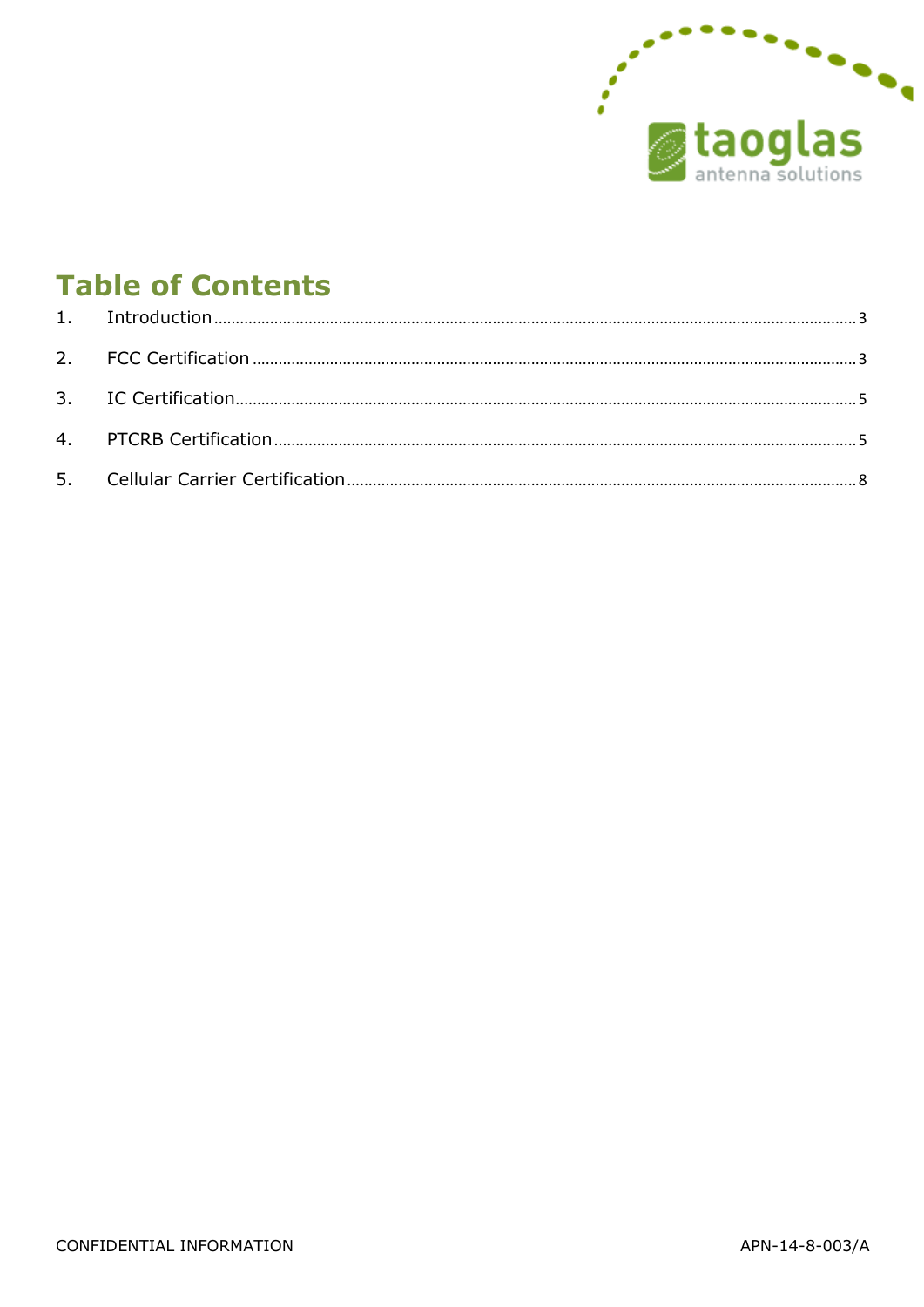

# <span id="page-2-0"></span>**1. Introduction**

The purpose of this paper is to detail the cellular certification requirements for an M2M device utilizing a pre-certified GSM cellular modem module within the North American market. The regulatory requirements detailed in this paper are subject to change. If in doubt on any requirement, consult with an industry expert.

This paper will focus on devices with only a GSM radio, but the overall cellular certification requirements will, for the most part, be the same if the device has other transmitting radios. The major difference is that there will likely be more regulatory requirements pertaining to the other radio technologies used. The extra regulatory testing required for other radios is out of scope for this document. This document also only applies to new devices seeking certification for the first time. It does not cover recertification details for modifications made to previously certified devices. This paper will break down the cellular certification requirements by regulatory body and detail the requirements for each. The following regulatory bodies will be detailed:

- 1. FCC (Federal Communications Commission)
- 2. IC (Industry Canada)
- 3. PTCRB (PCS Type Certification Review Board)
- 4. Cellular Carrier Requirements

### <span id="page-2-1"></span>**2. FCC Certification**

A device sold within the US will need to be FCC certified and will need to be labelled with a FCC ID. The main question to be answered upfront is how much and what testing is required? At a high level, this is broken down into two parts for a device with a cellular modem. These are detailed in the following two sections.

#### **2.1 Unintentional Radiator**

This is FCC Part 15 Subpart B. This testing is usually required on almost every electronics device, regardless of whether it contains a cellular radio (or any other radio) or not. There are a few exemptions listed in 15.103, but exemptions need to be determined on a case by case basis. This is basic emissions testing. The emissions radiating from the device are measured with the radio(s) turned off and compared to limit levels set by the FCC.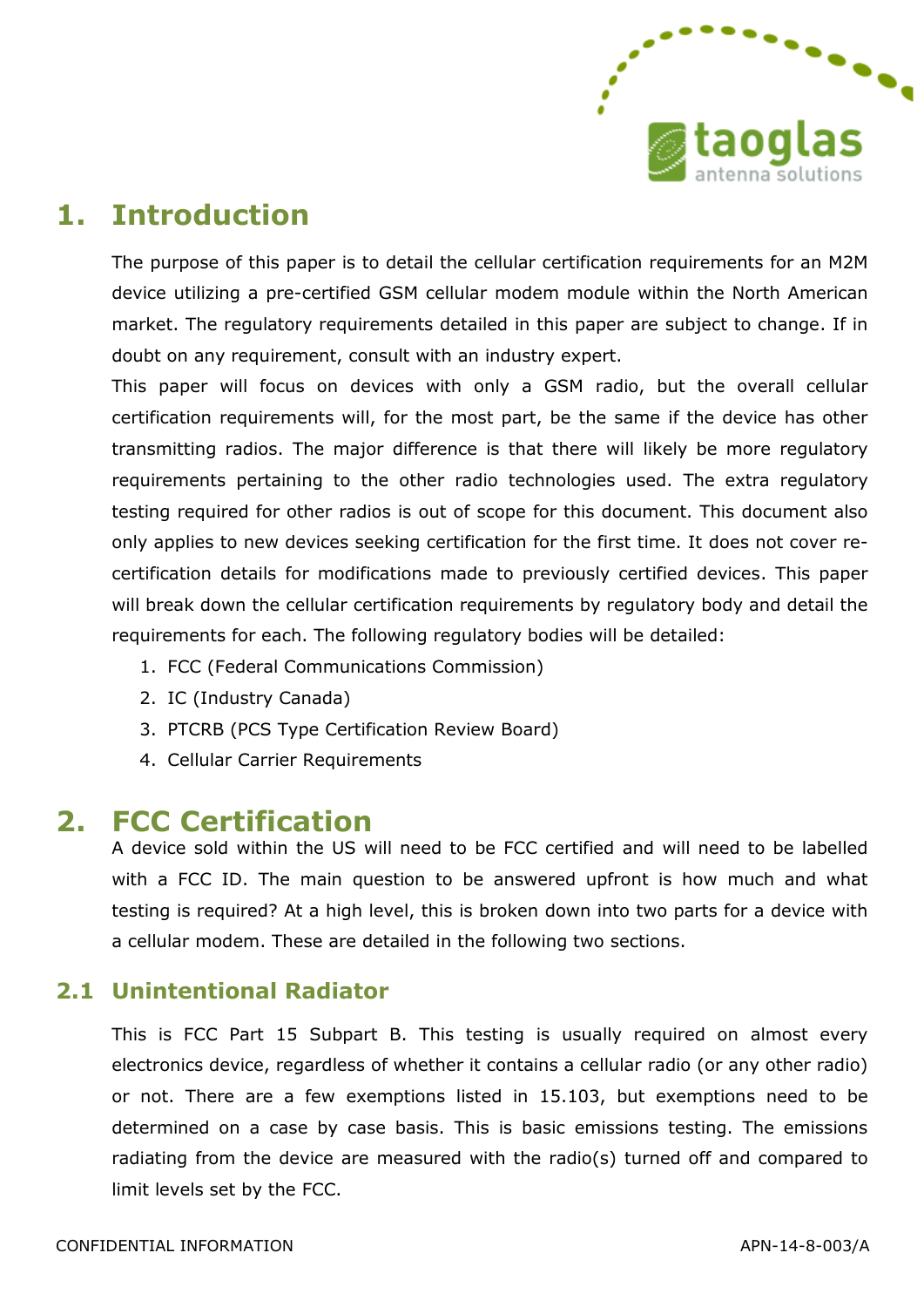

#### **2.2 Intentional Radiator**

This is the part of FCC certification that pertains to the cellular radio test requirements. The amount of testing required (if any) is dependent on whether the device can utilize the "modular approval" process.

The most straightforward way to reduce the amount of radio testing required for FCC certification is to utilize the "modular approval" grant of the cellular radio module used within the device. To determine if your cellular modem integration falls under "modular approval", the modem integration guidelines stated in the FCC modular approval grant letter for the modem must be followed. If modular approval is pursued for the device in question, it will not have its own FCC ID. It will use the FCC ID of the cellular module. Listed below are a few example items that usually will need to be met to obtain modular approval:

- 1.) The gain of the antenna used with the device should be equal to or less than the gain of the antenna used for the cellular modem certification itself.
- 2.) The device should not be used within 20cm of a human body.
- 3.) The cellular radio must not be co-located with another radio within the device

**\*NOTE -** These are only example guidelines. In order to meet the exact requirements the modular grant letter for the cellular modem used should be referenced to determine exact requirements.

If your device does not meet the guidelines stated in the cellular modem's FCC modular grant or if you require (or would like to have) your own FCC ID, then the full intentional radiator portion of testing will be required.

#### **2.3 Other Possible FCC Requirements**

Outside of the unintentional and intentional radiator requirements, there could be other FCC testing required depending on the device's other functionality. This is out of the scope of this document, but listed below would be a few of the most common examples to consider: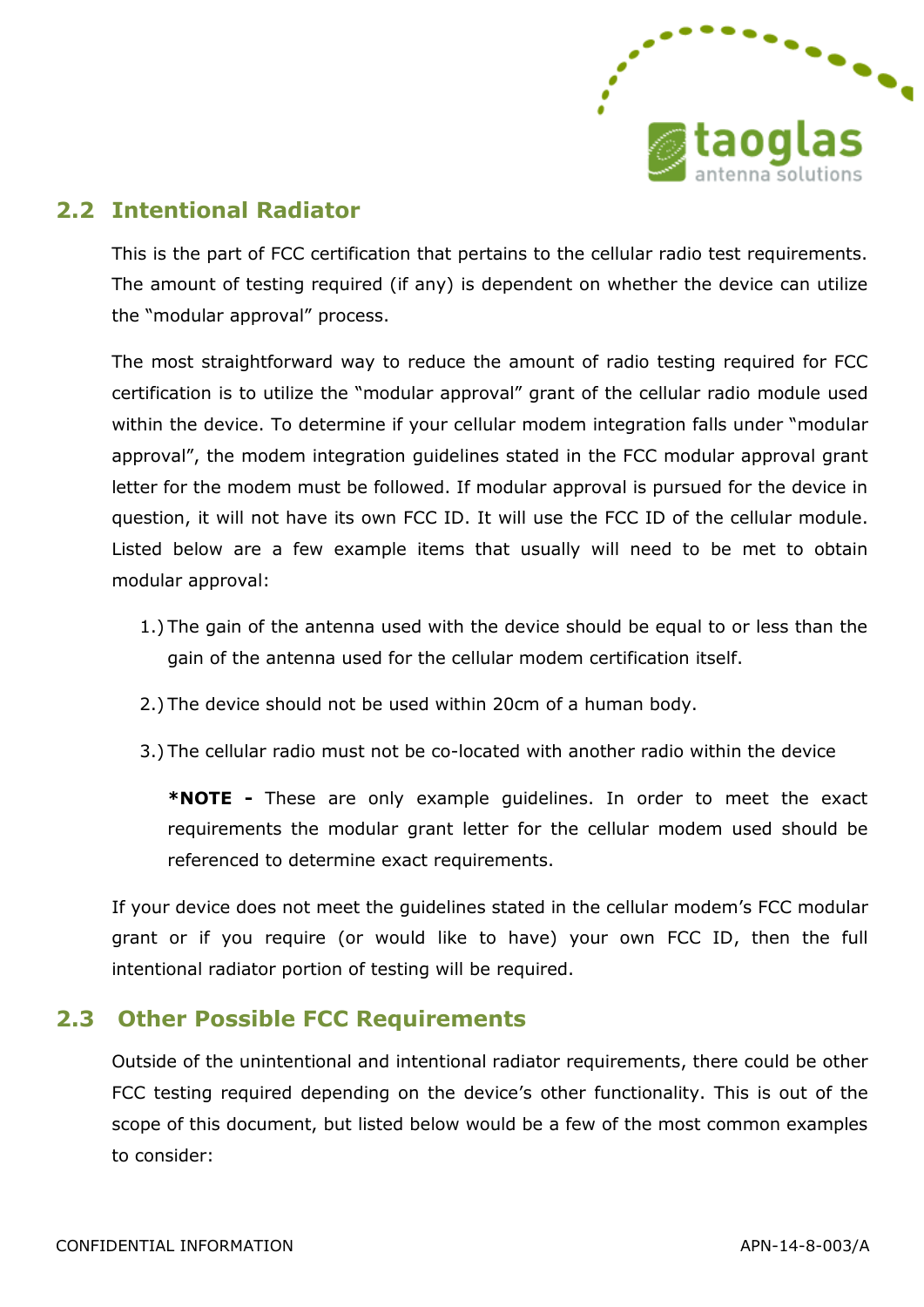

- 1.) If the device is used within 20cm of a human body SAR (specific absorption rate), testing will most likely be required.
- 2.) If the device is powered by AC, it will most likely need to pass the FCC AC conducted emissions limits.
- 3.) If there are other radios in the device, they may need to be tested to their specific requirements depending on the radio technology used.

### <span id="page-4-0"></span>**3. IC Certification**

A device sold in Canada will need to be IC certified and labelled with an IC ID. Industry Canada has their own requirements, but they are similar to the FCC's requirements. For brevity the requirements aren't detailed out here. They will accept a FCC test report if it meets the following conditions:

- 1.) The test report must be less than one year old.
- 2.) If the type of measurement was "radiated", the laboratory who did the testing must have their Test Site (OATS or Anechoic chamber) approved by Industry Canada;
- 3.) If the type of measurement was "conducted", the laboratory who did the testing is not required to have their test site approved by Industry Canada;
- 4.) A cross-reference table must be submitted with the test report to show that the equipment meets all of the applicable Canadian requirements

## <span id="page-4-1"></span>**4. PTCRB Certification**

PTCRB certification is required for any GSM device used in North America. The three main tests an M2M device is subject to are:

- 1.) OTA (Over the Air) Performance Testing
- 2.) RSE (Radiated Spurious Emissions) Testing
- 3.) SIM (Subscriber Identity Module) Card Electrical Testing

The level of testing required is dependent on the antenna used with the device. RSE and SIM Card testing are required on every device regardless of the antenna used. OTA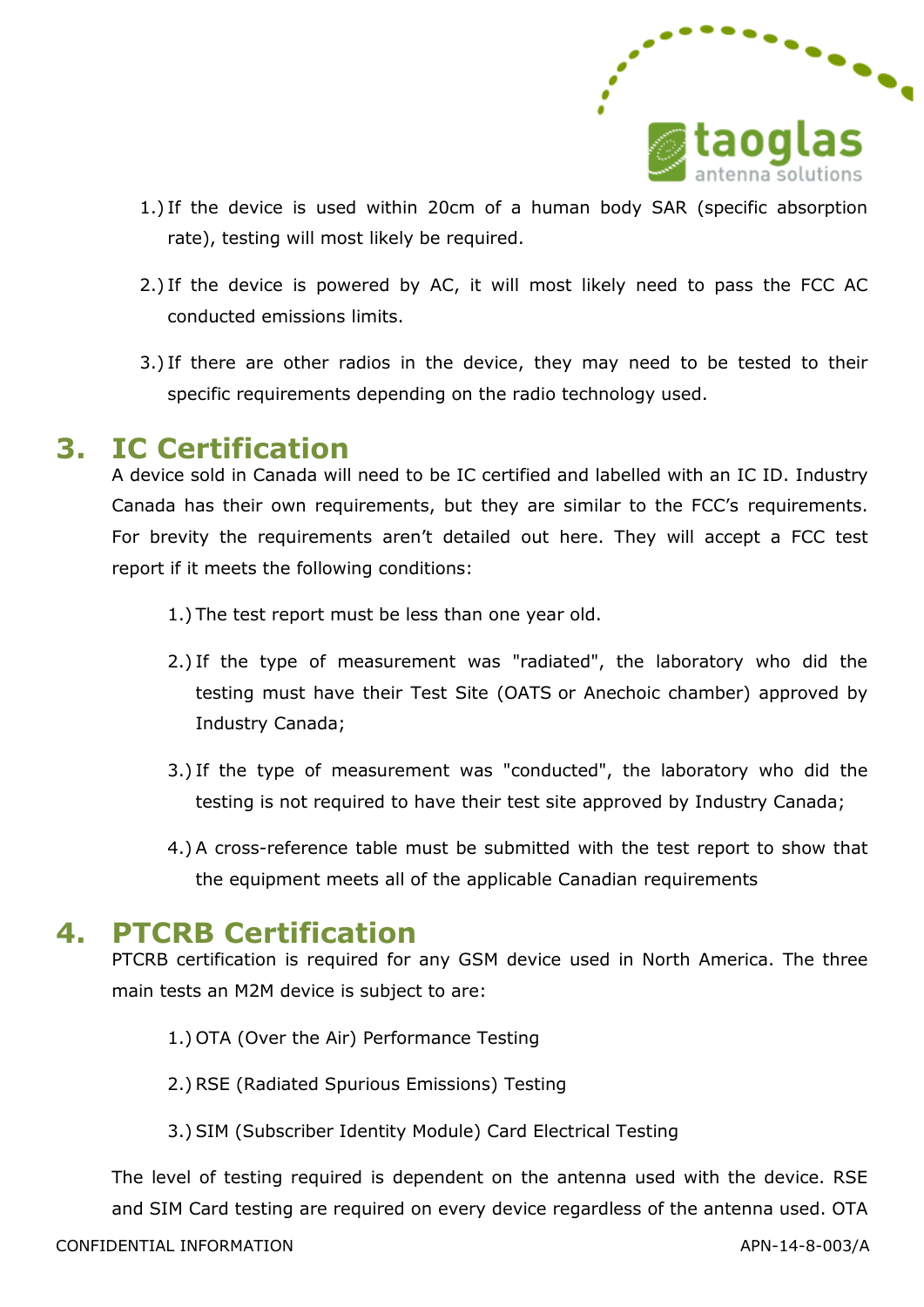

performance is not required on a device that uses an external cabled antenna that is located more than 20cm away from the device. If the device uses an internal antenna or an external antenna that is either directly connected to or cabled and placed 20cm or less from the device OTA testing is required.

### **4.1 OTA Performance Testing**

OTA performance testing verifies the radiated performance of the cellular radio within the device. The exact test details are described in the "CTIA Test Plan for Wireless Device Over-the-Air Performance". This document can be found on the CTIA website at [http://www.ctia.org/policy-initiatives/wireless-device-certification/certification-test](http://www.ctia.org/policy-initiatives/wireless-device-certification/certification-test-plans)[plans.](http://www.ctia.org/policy-initiatives/wireless-device-certification/certification-test-plans) For a high level overview this is broken down into three separate tests to verify the baseline performance the cellular transmitter, receiver, and overall device performance. These are listed below:

- 1.) TRP (Total Radiated Power) testing is run to validate the performance of the cellular transmitter and antenna integration. This test measures the radiated transmit power at various locations surrounding the device and then integrates those measurements over the sphere to give a single TRP measurement. This test is run on the low, mid, and high channels of each supported North American band on the cellular module. There are no TRP limits to directly pass or fail PTRCB certification, but TRP performance limits could be imposed by cellular carriers.
- 2.) TIS (Total Isotropic Sensitivity) is run to validate the performance of the cellular receiver and antenna integration. This test measures the radiated receive level at various locations surrounding the device and then integrates those measurements over the sphere to give a single TIS measurement. This test is run on the low, mid, and high channels of each supported North American band on the cellular module. There are no TIS limits to directly pass or fail PTRCB certification, but TIS performance limits could be imposed by cellular carriers.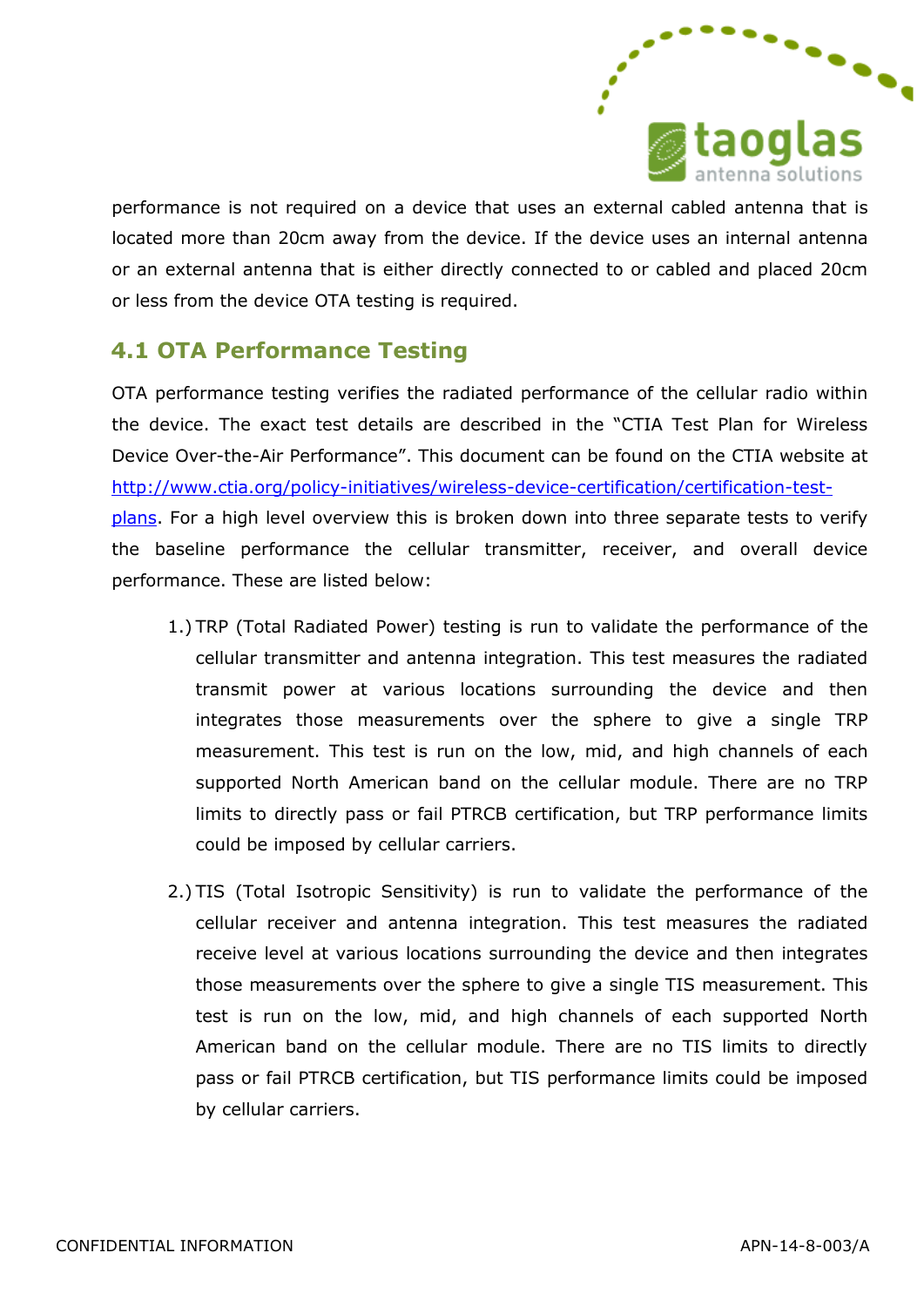

3.) RSIC (Relative Sensitivity on Intermediate Channels) testing is run to verify cellular receiver performance on every channel of every North American band supported by the module. This is a requirement that needs to be met in order to pass PTCRB certification. This test orientates the device in the best location and polarization found during TIS testing. With the device held in that location the receive sensitivity level of each channel is measured and compared to the EIRP measured at the low, mid, and high reference channels during TIS testing. The receive sensitivity level for each channel in each band must be within the margin specified in the "CTIA Test Plan for Wireless Device Over-the-Air Performance" documentation in order to pass PTCRB.

#### **4.2 RSE Testing**

This is active and idle mode radiated spurious emission testing. This is a requirement to pass PTCRB certification.

The active mode RSE test measures the radiated signal strength of the harmonics of the transmitted cellular signal. This testing needs to be completed on every band that is supported by the module.

Idle mode emissions testing measures the emissions coming from the device while it is in "idle" mode (i.e. cellular radio is not transmitting). This is similar to FCC Part 15B unintentional emissions testing.

#### **4.3 SIM Card Electrical Testing**

SIM Card electrical testing verifies the implementation of the SIM card interface external to the module. A test SIM card is placed in the SIM card holder and is connected to a SIM card test simulator. The testing measures the various electrical characteristics of the SIM electrical interface (Power supply voltage drop, rise/fall times, timing requirements, etc.). This test must be passed to complete PTCRB certification.